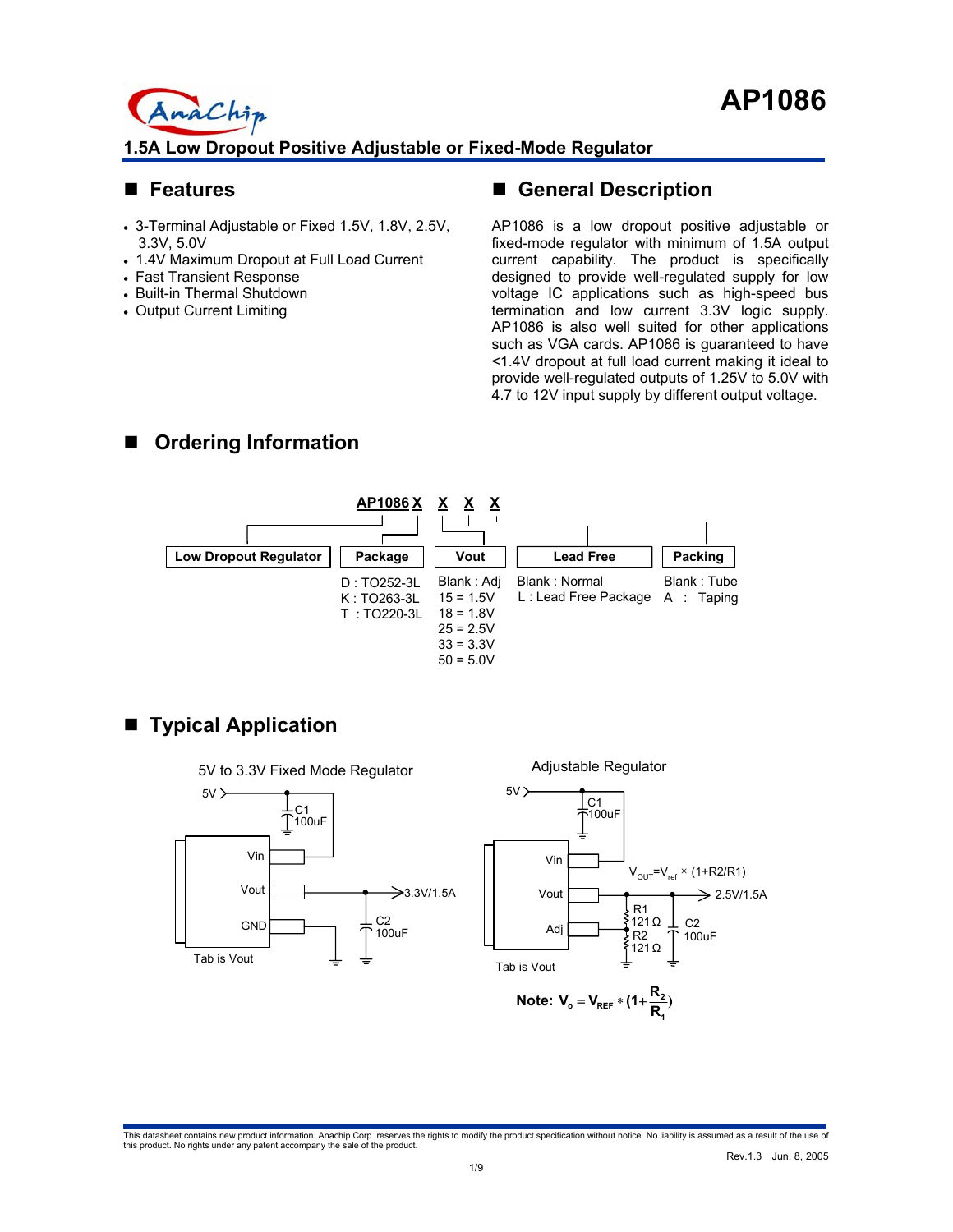

## **Block Diagram**



# **Connection Diagram**



# ■ Pin Descriptions

| <b>NAME</b>  | <b>I/O</b> | PIN# | <b>FUNCTION</b>                                                                                                                                                                                                                                                                                                                  |
|--------------|------------|------|----------------------------------------------------------------------------------------------------------------------------------------------------------------------------------------------------------------------------------------------------------------------------------------------------------------------------------|
| Adj<br>(GND) |            |      | Adjustable (Ground only for fixed mode)                                                                                                                                                                                                                                                                                          |
| Vout         |            | 2    | The output of the regulator. A minimum of 10uF capacitor must be<br>connected from this pin to ground to insure stability.                                                                                                                                                                                                       |
| Vin          |            | 3    | The input pin of regulator. Typically a large storage capacitor is<br>connected from this pin to ground to insure that the input voltage does<br>not sag below the minimum dropout voltage during the load transient<br>response. This pin must always be 1.4V higher than Vout in order for<br>the device to regulate properly. |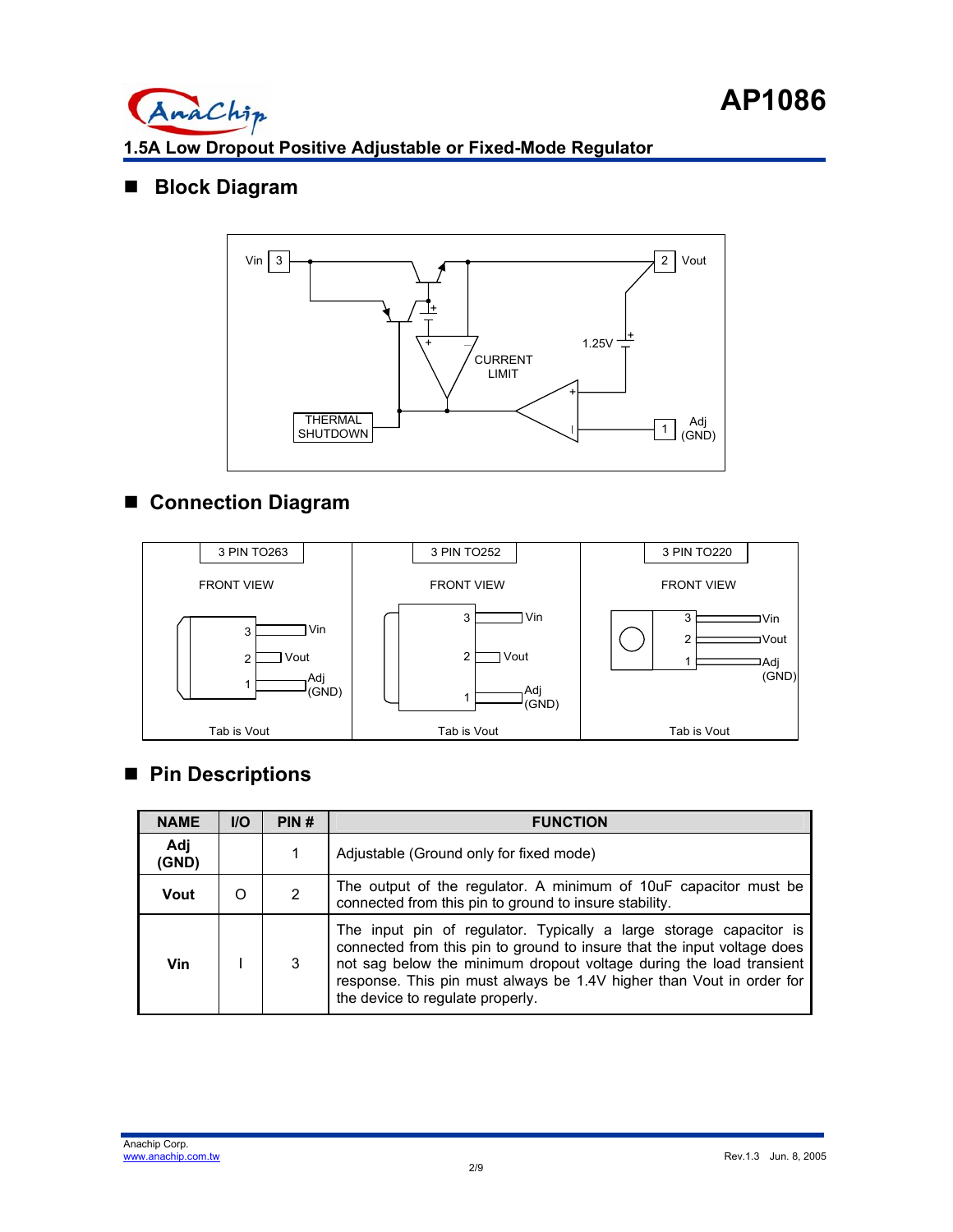

## **Absolute Maximum Ratings**

| <b>Symbol</b> | <b>Parameter</b>                     | Rating             | Unit   |
|---------------|--------------------------------------|--------------------|--------|
| Vin           | <b>DC Supply Voltage</b>             | $-0.3$ to 12       |        |
| $P_{\cap}$    | Power Dissipation                    | Internally Limited |        |
| l st          | Storage Temperature                  | -65 to +150        | $\sim$ |
| l op          | Operating Junction Temperature Range | 0 to $+150$        | $\sim$ |

## **Electrical Characteristics** (Under Operating Conditions)

| <b>PARAMETER</b>                                                                | <b>CONDITIONS</b>                                  |                                                                                                                                        |                          | <b>TYP</b>      | <b>MAX</b>     | <b>UNIT</b>    |
|---------------------------------------------------------------------------------|----------------------------------------------------|----------------------------------------------------------------------------------------------------------------------------------------|--------------------------|-----------------|----------------|----------------|
| Reference Voltage                                                               | AP1086-Adj                                         | Т」=25°С,(V <sub>IN</sub> -V <sub>OUT</sub> )=1.5V,I <sub>O</sub> =10mA                                                                 | 1.225                    | 1.250           | 1.275          | V              |
|                                                                                 | AP1086-1.5                                         | $I_{OUT} = 10mA$ , T <sub>J</sub> = $25^{\circ}C$ , 3V $\leq$ V <sub>IN</sub> $\leq$ 12V                                               | 1.470                    | 1.500           | 1.530          | $\vee$         |
| Output Voltage                                                                  | AP1086-1.8                                         | $I_{\text{OUT}}$ = 10mA, T <sub>J</sub> = 25 <sup>o</sup> C, 3.3V $\leq$ V <sub>IN</sub> $\leq$<br>12V                                 | 1.764                    | 1.800           | 1.836          | $\sf V$        |
|                                                                                 | AP1086-2.5                                         | $I_{OUT}$ = 10mA, T <sub>J</sub> = 25 <sup>o</sup> C, 4V $\leq$ V <sub>IN</sub> $\leq$ 12V                                             | 2.450                    | 2.500           | 2.550          | $\vee$         |
|                                                                                 | AP1086-3.3                                         | $I_{\text{OUT}}$ = 10mA, T <sub>J</sub> = 25 <sup>o</sup> C, 4.8V $\leq$ V <sub>IN</sub> $\leq$<br>12V                                 | 3.235                    | 3.300           | 3.365          | V              |
|                                                                                 | AP1086-5.0                                         | $I_{\text{OUT}}$ = 10mA, T <sub>J</sub> = 25 <sup>o</sup> C, 6.5V $\leq$ V <sub>IN</sub> $\leq$<br>12V                                 | 4.900                    | 5.000           | 5.100          | V              |
| Line Regulation                                                                 | AP1086-XXX                                         | $I_0$ =10mA, $V_{OUT}$ +1.5V< $V_{IN}$ <12V                                                                                            | $\blacksquare$           | $\blacksquare$  | 0.2            | $\frac{9}{6}$  |
|                                                                                 | AP1086-Adj                                         | $V_{IN} = 3.3V$ , 0mA <lo<1.5a, t<sub="">J=25<sup>°</sup>C<br/>(Note 1, 2)</lo<1.5a,>                                                  | $\overline{\phantom{a}}$ |                 | 1              | $\%$           |
|                                                                                 | AP1086-1.5                                         | $V_{IN}$ =3V, 0mA <lo<1.5a, t<sub="">J=25<sup>°</sup>C<br/>(Note 1, 2)</lo<1.5a,>                                                      | $\blacksquare$           | 12              | 15             | mV             |
|                                                                                 | AP1086-1.8                                         | $V_{\text{IN}} = 3.3V, 0 \text{mA} < 1.5A, T_J = 25^{\circ}C$<br>(Note 1, 2)                                                           | $\blacksquare$           | 15              | 18             | mV             |
| Load Regulation                                                                 | AP1086-2.5                                         | $V_{IN}$ =4V, 0mA <lo<1.5a, t<sub="">J=25<sup>°</sup>C<br/>(Note 1, 2)</lo<1.5a,>                                                      | $\blacksquare$           | 20              | 25             | mV             |
|                                                                                 | AP1086-3.3                                         | $V_{IN} = 5V$ , $0 \leq I_{OUT} \leq 1.5A$ , $T_J = 25^{\circ}C$ ,<br>$T_J = 25^{\circ}C$ (Note 1.2)                                   | $\blacksquare$           | 26              | 33             | mV             |
|                                                                                 | AP1086-5.0                                         | $V_{IN}$ = 8V, $0 \leq I_{OUT} \leq 1.5$ A, T <sub>J</sub> =25 <sup>o</sup> C,<br>$T_{J}$ =25°C (Note 1.2)                             | $\blacksquare$           | 40              | 50             | mV             |
| Dropout Voltage<br>$(V_{IN}$ - $V_{OUT})$                                       | AP1086-Adj/-2.5<br>$1 - 3.31 - 3.61 - 5.0$         | $I_{\text{OUT}} = 1.5A$ , $\Delta V_{\text{OUT}} = 1\%V_{\text{OUT}}$                                                                  | $\overline{a}$           | 1.3             | 1.4            | V              |
| <b>Current Limit</b>                                                            | AP1086-Adi/-2.5<br>$1 - 3.31 - 3.61 - 5.0$         | $(V_{IN} - V_{OUT}) = 5V$                                                                                                              | 1.6                      |                 |                | Α              |
| Minimum Load Current                                                            | AP1086-XXX                                         | $0^{\circ}C \leq Tj \leq 125^{\circ}C$                                                                                                 |                          | 5               | 10             | mA             |
| <b>Thermal Regulation</b>                                                       | $T_A = 25^\circ\text{C}$ , 30ms pulse              |                                                                                                                                        |                          | 0.008           | 0.04           | % /W           |
| <b>Ripple Rejection</b>                                                         | F=120Hz, $C_{OUT}$ =25uF Tantalum, $I_{OUT}$ =1.5A |                                                                                                                                        |                          |                 |                |                |
|                                                                                 | AP1086-XXX<br>$V_{IN} = V_{OUT} + 3V$              |                                                                                                                                        |                          | 60              | 70             | dB             |
| RMS Noise (% of $V_{\text{OUT}}$ )                                              | $10$ Hz $\leq f \leq 10$ KHz                       |                                                                                                                                        | $\overline{a}$           | 0.003           |                | $\frac{0}{0}$  |
| <b>Temperature Stability</b>                                                    | $IO=10mA$                                          |                                                                                                                                        |                          | 0.5             |                | $\frac{1}{6}$  |
| <b>Thermal Resistance</b><br>Junction-to-Ambient<br>(No heat sink; No air flow) | TO-252<br>TO-263<br>TO-220                         |                                                                                                                                        |                          | 101<br>83<br>86 | $\overline{a}$ | $^{\circ}$ C/W |
| <b>Thermal Resistance</b><br>Junction-to-Case                                   |                                                    | TO-252: Control Circuitry/Power Transistor<br>TO-263: Control Circuitry/Power Transistor<br>TO-220: Control Circuitry/Power Transistor |                          |                 |                | $^{\circ}$ C/W |

Note 1: See thermal regulation specifications for changes in output voltage due to heating effects. Line and load regulation are measured at a constant<br>junction temperature by low duty cycle pulse testing. Load regulation

Note 2:Line and load regulation are guaranteed up to the maximum power dissipation of 15W. Power dissipation is determined by the difference in input and output and the output current. Guaranteed maximum power dissipation will not be available over the full input/output range.

Note 3:Quiescent current is defined as the minimum output current required in maintaining regulation. At 12V input/output differential the device is guaranteed to regulate if the output current is greater than 10mA.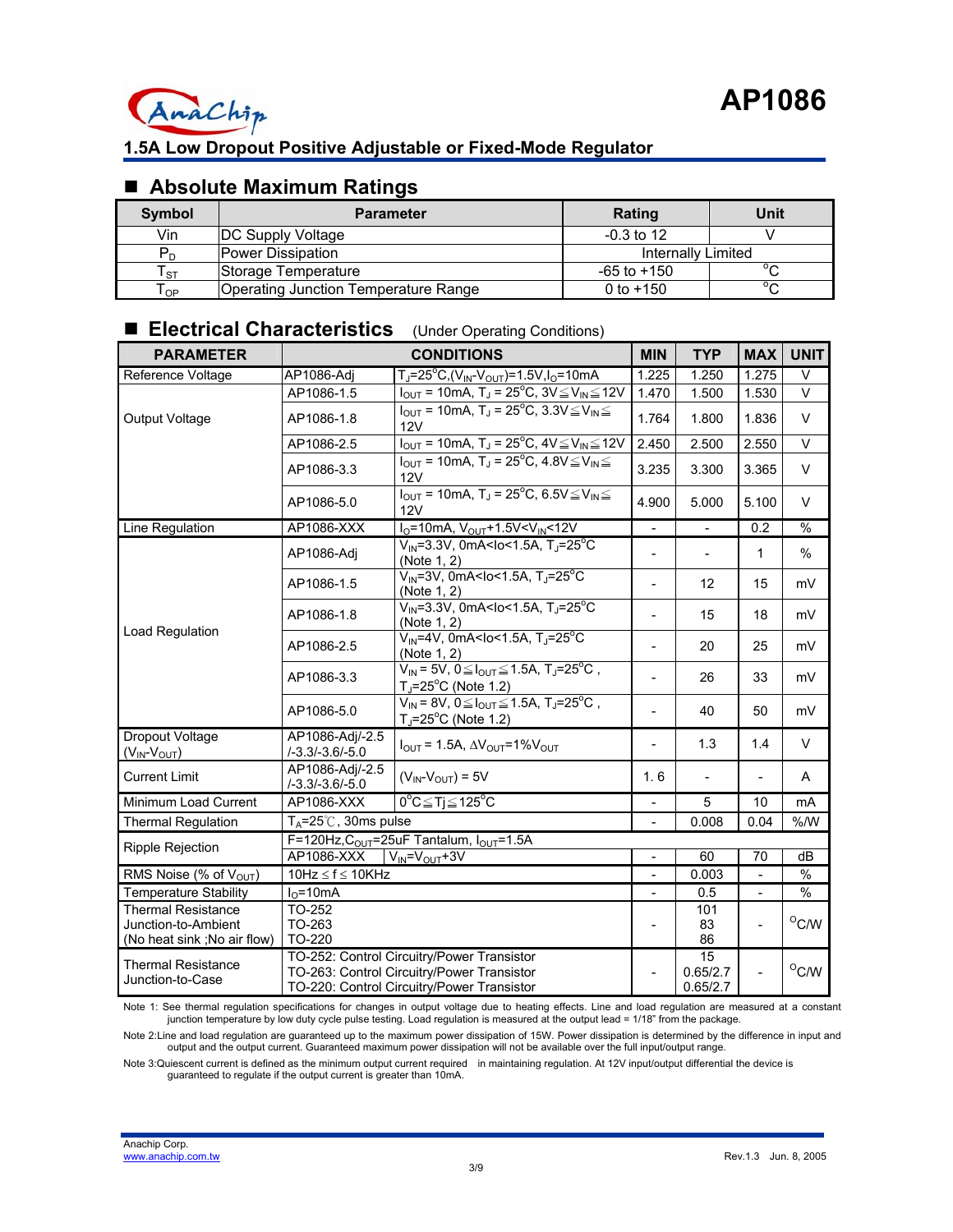## ■ Functional Description

AnaChip

#### **Introduction**

The AP1086 adjustable or fixed-mode Low Dropout (LDO) regulator is a 3 terminal device which can easily be programmed by internal mask change to any voltages within the range of 1.25V to Vin-1.4V. The AP1086 only needs 1.4V differential between Vin and Vout to maintain output regulation. In addition, the output voltage tolerances are also extremely tight and they include the transient response as part of the specification. For example, Intel VRE specification calls for a total of +/- 100mV including initial tolerance, load regulation and 0 to 1.5A load step.

The AP1086 is specifically designed to meet the fast current transient needs as well as providing an accurate initial voltage, reducing the overall system cost with the need for fewer output capacitors.

#### **Load Regulation**

Since the AP1086 is only a 3 terminal device, it is not possible to provide true remote sensing of the output voltage at the load. But it can supply good load regulation by internal feedback bypass the external loss such as adjustable mode.

#### **Stability**

The AP1086 requires the use of an output capacitor as part of the frequency compensation in order to make the regulator stable. For most applications a minimum of 10uF aluminum electrolytic capacitor insures both stability and good transient response.

#### **Thermal Design**

The AP1086 incorporates an internal thermal shutdown that protects the device when the junction temperature exceeds the maximum allowable junction temperature. Although this device can operate with junction temperatures in the range of 150°C, it is recommended that the selected heat sink be chosen such that during maximum continuous load operation the junction temperature is kept below the temperature.

#### **Layout Consideration**

The output capacitors must be located as close to the Vout terminal of the device as possible. It is recommended to use a section of a layer of the PC board as a plane to connect the Vout pin to the output capacitors to prevent any high frequency oscillation that may result due to excessive trace inductance.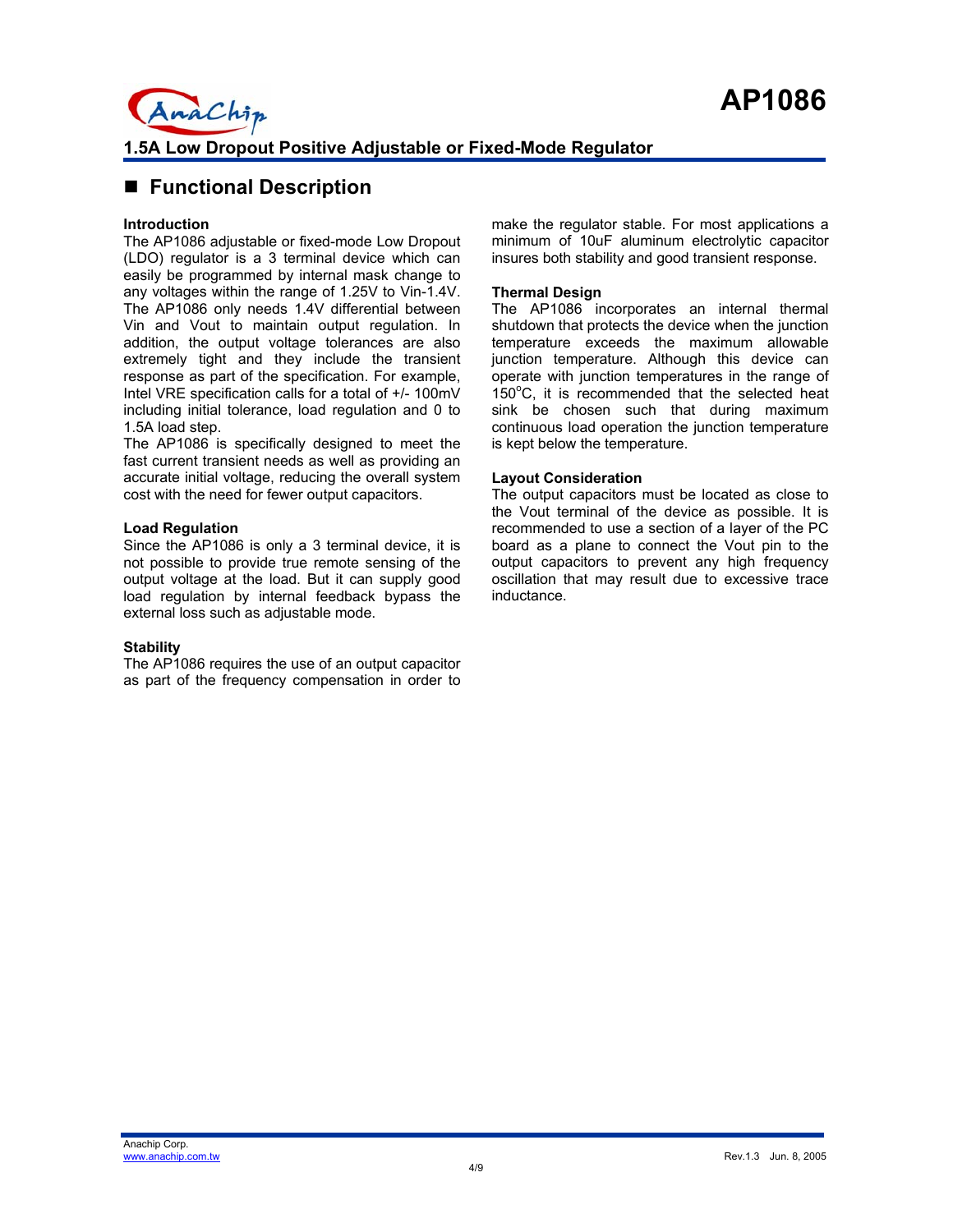



## ■ **Typical Performance Characteristics**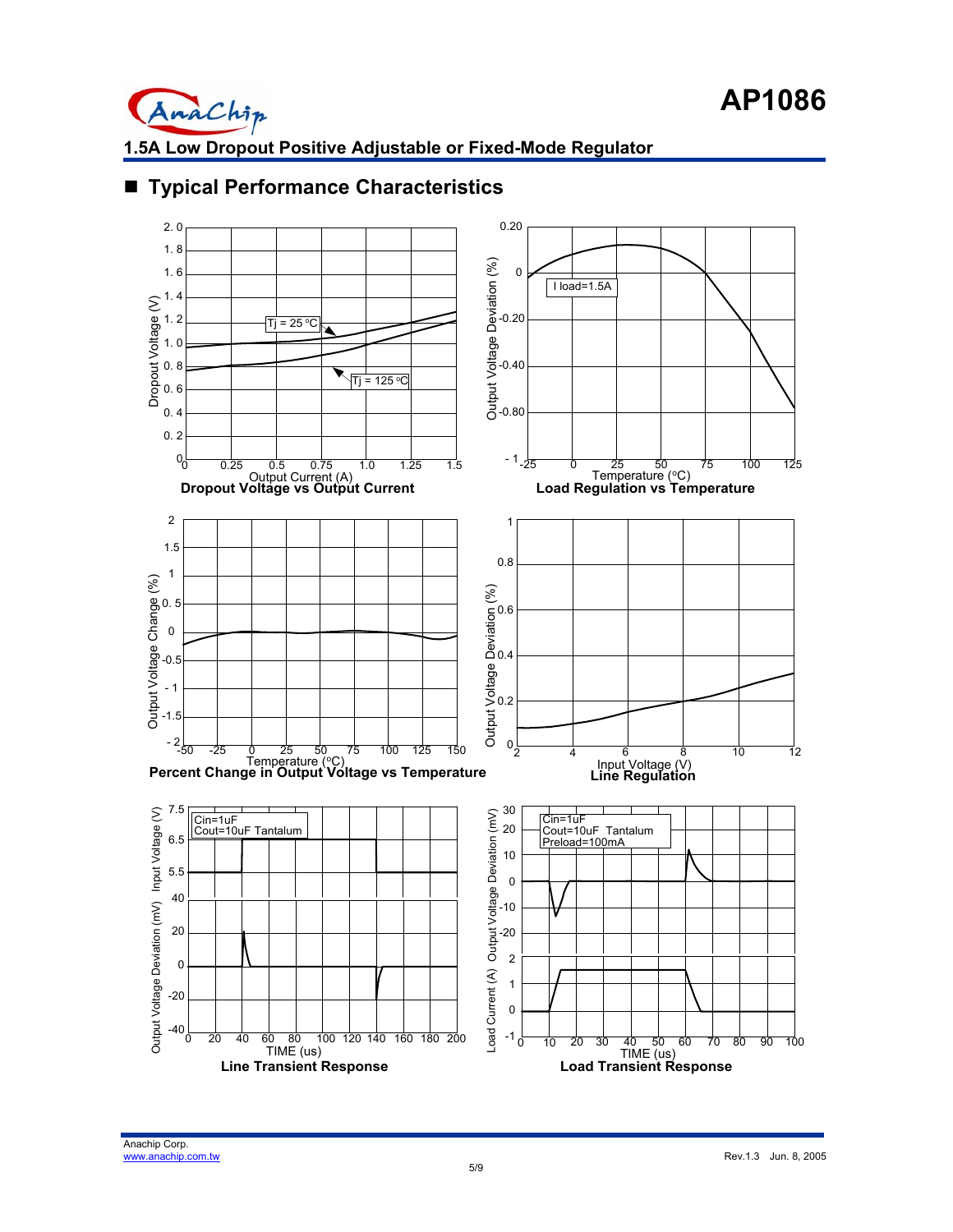

## **Marking Information**







**(TO220-3L / TO263-3L)**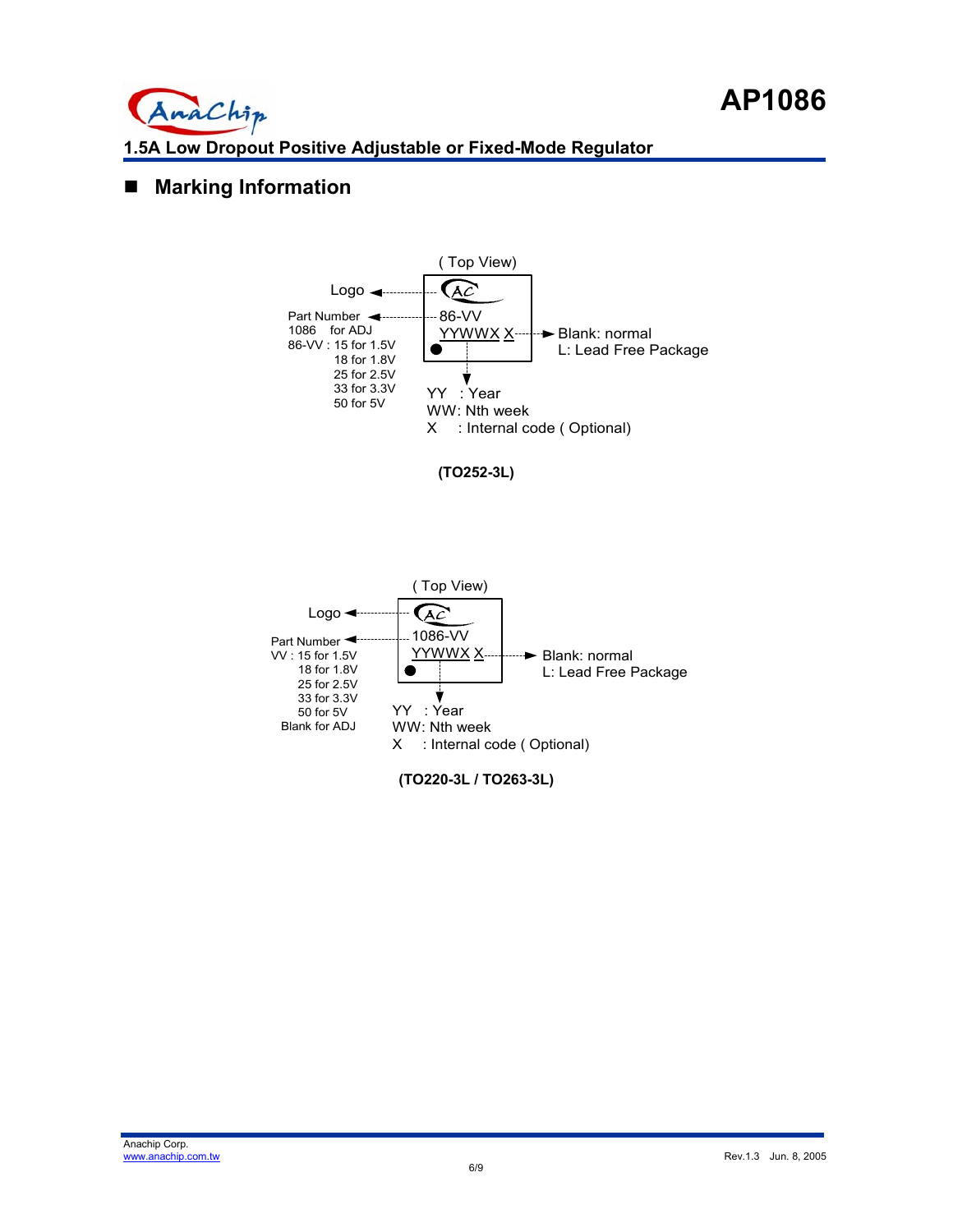

## **Package Dimension**

**(1) TO263-3L** 





Land Pattern Recommendation (Unit: mm)



| <b>Symbol</b>  |       | <b>Dimensions In Millimeters</b> |       | <b>Dimensions In Inches</b> |       |       |
|----------------|-------|----------------------------------|-------|-----------------------------|-------|-------|
|                | Min.  | Nom.                             | Max.  | Min.                        | Nom.  | Max.  |
| A              | 4.06  | 4.45                             | 4.83  | 0.160                       | 0.175 | 0.190 |
| b              | 0.51  | 0.75                             | 0.99  | 0.020                       | 0.030 | 0.039 |
| b2             | 1.14  | 1.27                             | 1.40  | 0.045                       | 0.050 | 0.055 |
| C              |       | 0.38 TYP.                        |       | 0.015 TYP.                  |       |       |
| C <sub>2</sub> | 1.14  | 1.27                             | 1.40  | 0.045                       | 0.050 | 0.055 |
| D              | 8.65  | 9.15                             | 9.65  | 0.341                       | 0.360 | 0.380 |
| Е              | 9.65  | 9.97                             | 10.29 | 0.380                       | 0.393 | 0.405 |
| е              |       | 2.54 BSC.                        |       | 0.100 BSC.                  |       |       |
| L              | 14.61 | 15.24                            | 15.88 | 0.575                       | 0.600 | 0.625 |
| L1             | 2.28  | 2.54                             | 2.80  | 0.090                       | 0.100 | 0.110 |
| L2             |       | 1.30                             | 2.92  |                             | 0.051 | 0.115 |
| L3             | 1.27  | 1.52                             | 1.78  | 0.050                       | 0.060 | 0.070 |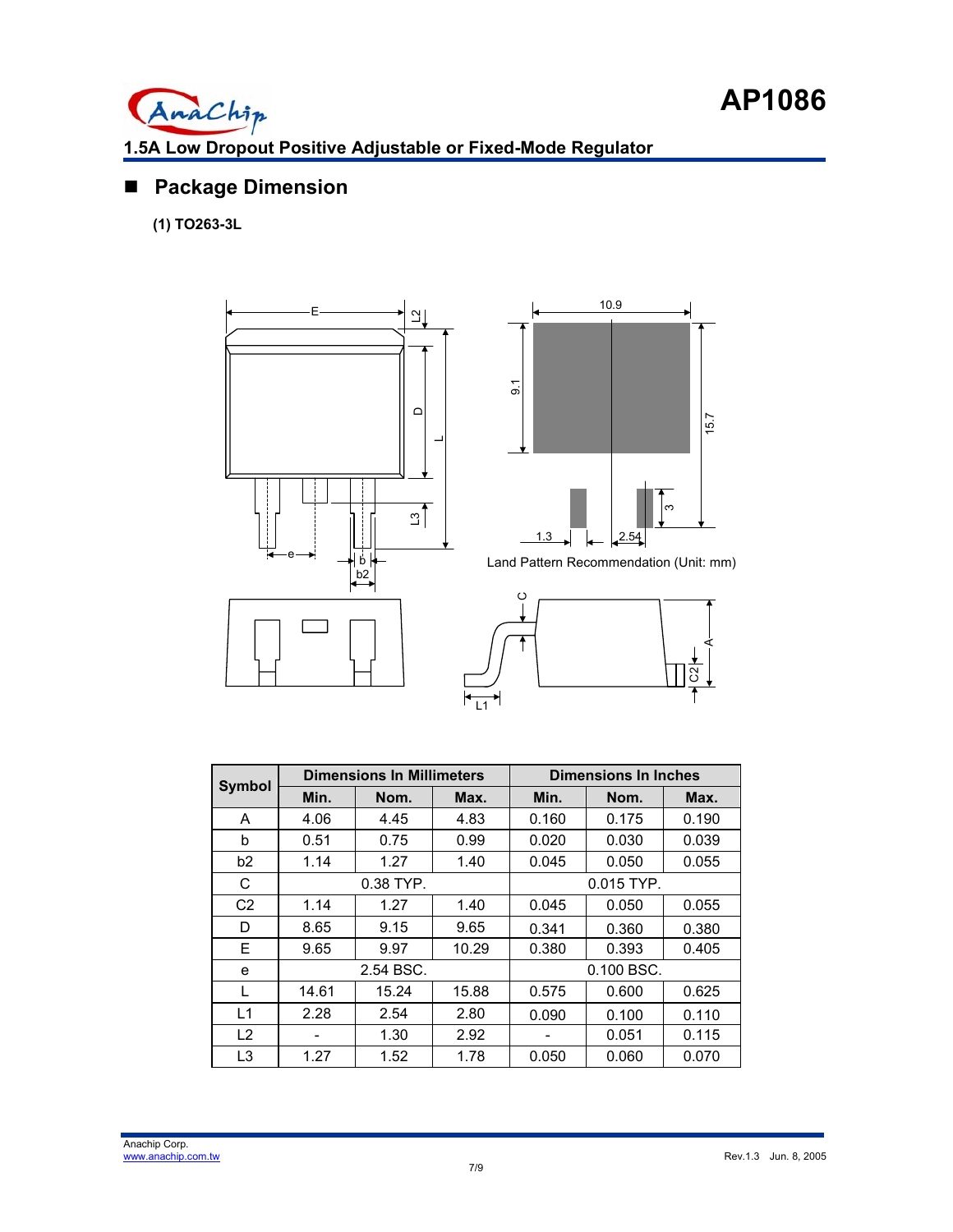**(2) TO252-3L**

AnaChip



# Notes:<br> $\begin{array}{c} 1. \\ 2. \end{array}$

JEDEC Outline: TO-252 AB

Mils suggested for positive contact at mounting.

| <b>Symbol</b>  | <b>Dimensions In Millimeters</b> |           |       | <b>Dimensions In Inches</b> |       |       |
|----------------|----------------------------------|-----------|-------|-----------------------------|-------|-------|
|                | Min.                             | Nom.      | Max.  | Min.                        | Nom.  | Max.  |
| A              | 2.18                             | 2.29      | 2.40  | 0.086                       | 0.090 | 0.094 |
| A <sub>1</sub> | 0.89                             |           | 1.14  | 0.035                       |       | 0.045 |
| b              |                                  | 0.61 TYP. |       | 0.024 TYP.                  |       |       |
| b <sub>2</sub> | 5.20                             | 5.35      | 5.50  | 0.205                       | 0.211 | 0.217 |
| С              | 0.45                             | 0.52      | 0.58  | 0.018                       | 0.020 | 0.023 |
| C <sub>1</sub> | 0.45                             | 0.52      | 0.58  | 0.018                       | 0.020 | 0.023 |
| D              | 5.40                             | 5.57      | 6.20  | 0.213                       | 0.219 | 0.244 |
| F              | 6.35                             | 6.58      | 6.80  | 0.250                       | 0.259 | 0.268 |
| e              |                                  | 2.28 BSC. |       | 0.090 BSC.                  |       |       |
| e1             | 4.57 BSC.                        |           |       | 0.180 BSC.                  |       |       |
| н              | 9.00                             | 9.70      | 10.40 | 0.354                       | 0.382 | 0.409 |
|                | 0.51                             |           |       | 0.020                       |       |       |
| L1             | 0.64                             | 0.83      | 1.02  | 0.025                       | 0.033 | 0.040 |
| L2             | 0.88                             |           | 1.27  | 0.035                       |       | 0.050 |